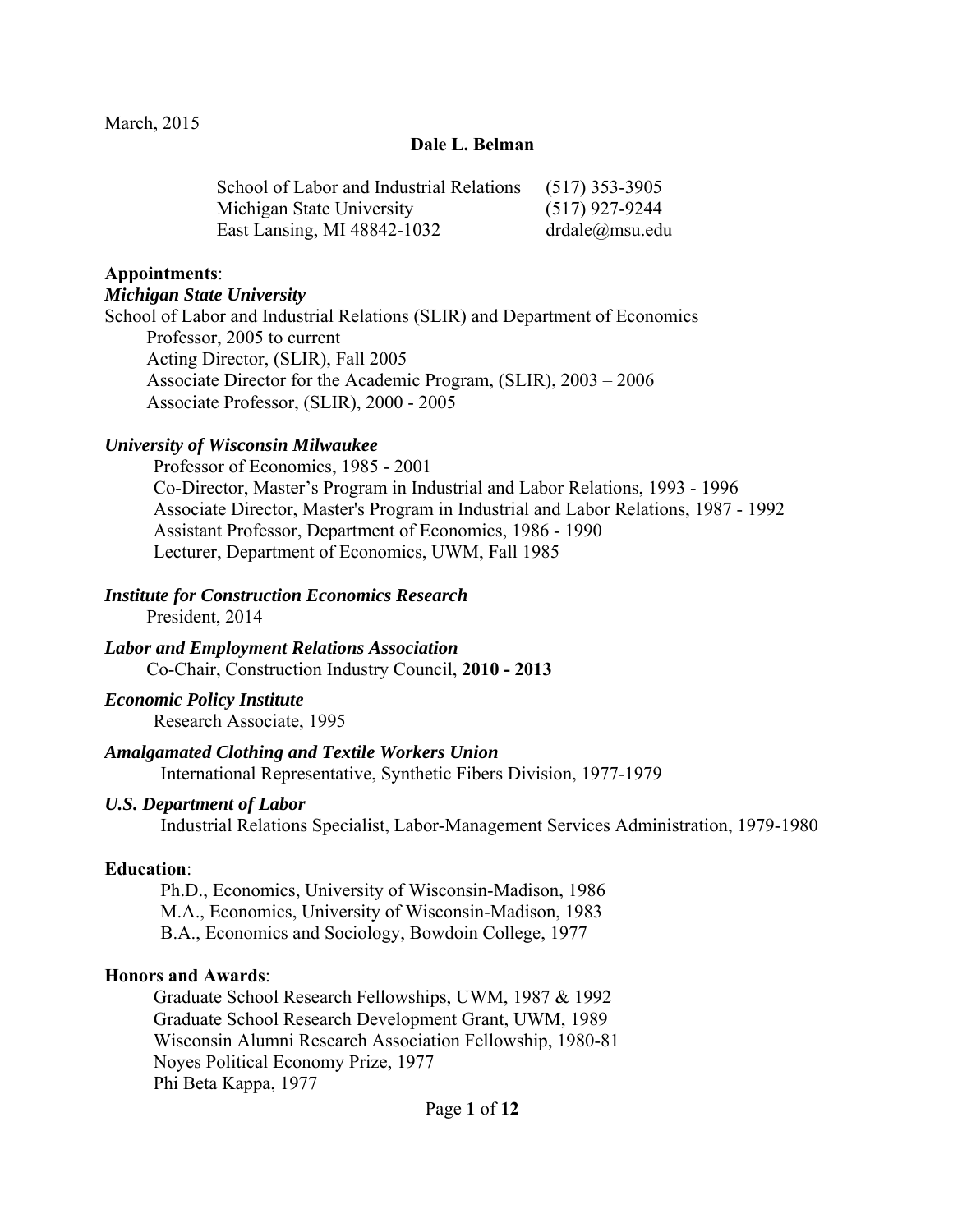# **Grants**:

*Funded:*  Principal Investigator, Improving Construction Demand Forecasting, 2011-2013.

Annie E. Casey Foundation: Amount: \$49,875

Principal Investigator (with Paul Wolfson), What Does the Minimum Wage Do? 2008 – 2010. W.E. Upjohn Foundation: Amount: \$52,000.

Co-Principal Investigator, The Effect of "No Child Left Behind" on the Adoption of Innovations in Public Schools, 2010-2012. National Science Foundation: Amount: \$690,000

Principal Investigator, Work Organization and Work Life of Construction Workers: Development of a Representative Survey, 2009 -2010.

Center for Construction Safety and Research/ Center for Disease Control/ National Institute for Occupational Safety and Health: Amount: \$65,000.00.

Principal Investigator, Misclassification of Construction Workers in Michigan, 2011-2012. Institute for Public Policy and Social Research, MSU, Amount: \$25,000.00.

Co-Principal Investigator: Project Labor Agreements, 2006-2007. Electric21 Foundation (National Electrical Contracting Foundation): Amount: \$138,743.00.

Co-Principal Investigator, Employment, Labor and Manufacturing in Michigan: A Project on Marketing Michigan's Labor-Management Strengths, 2005. State of Michigan, Amount: \$143,000.00.

Associate Director, Trucking Industry Program, 1995 – 2001. Alfred P. Sloan Foundation Industry Studies Program: Amount \$4.5 million.

Co-Principal Investigator, Changing Careers and Compensation in America's Largest Employers: Internal Labor Markets from 1955 to 1995, 2002 - 2003. W. J. Upjohn Institute for Employment Research: Amount: \$50,000.00.

Principal Investigator, Occupational Tenure in Construction: Implications for Work life , 2001- 2002. Center for Construction Safety and Training, Amount: \$20,000.00.

# *Current Submissions:*

Principal Investigator: Improving Construction Apprentice Selection through Measuring Work Motivation and Physical Aptitude National Joint Electrical Apprenticeship Committee and Electri International, \$250,000

# **Publications**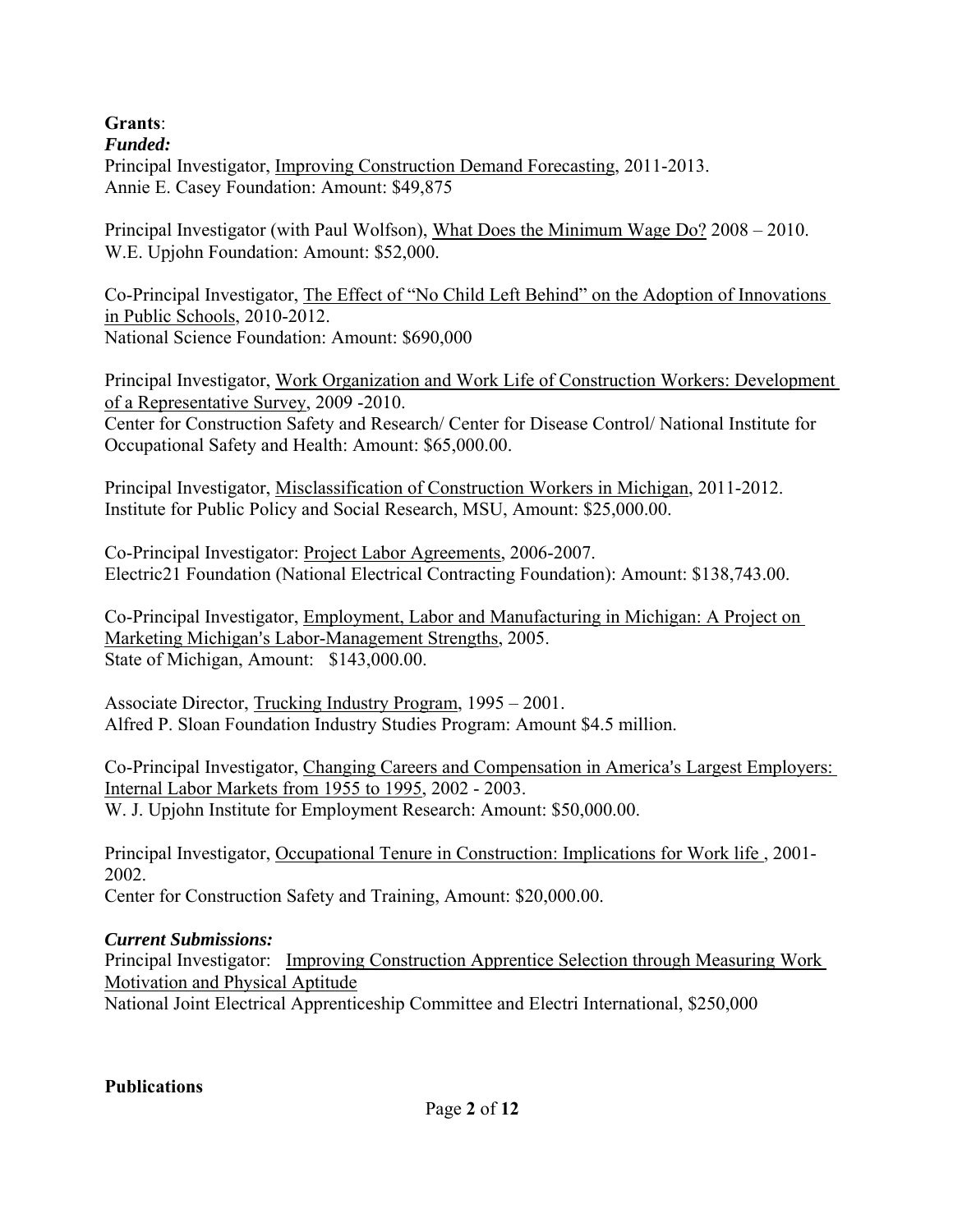### *Books and Technical Reports*

- Belman, D., & Wolfson, P. (2014). *What does the minimum wage do?* Kalamazoo, MI: W.E. Upjohn Institute for Employment Research.
- Belman, D., & Bodah, M. M. (2010). *Building better: A look at best practices for the design of project labor agreements*. Washington, DC: Economic Policy Institute. http://www.epi.org/publication/building\_better\_a\_look\_at\_best\_practices\_for\_the\_design\_ of project labor/
- Frank, K. A., Maroulis, S., Belman, D., & Kaplowitz, M. D. (2011). The social embeddedness of natural resource extraction and use in small fishing communities. In W. Taylor & M. Schecter (Eds.), *Sustainable fisheries: Multi-level approaches to a global problem* (pp. 309-332). Bethesda, MD: American Fisheries Society.
- Frank, K. A., Kim, C. M., & Belman, D. (2010). Utility theory, social networks, and teacher decision making: Modeling networks' influences on teacher attitudes and practices In A. J. Daly (Ed.), *Social network theory and educational change* (pp. 223-242). Cambridge, MA: Harvard Education Press.
- Belman, D., & Block, R. (2009). *Informing the debate: The social and economic costs of employee misclassification in Michigan* East Lansing, MI: Institute for Public Policy and Social Research, Michigan State University. http://ippsr.msu.edu/publications/ARMisClass.pdf
- Belman, D., & White, C. C. (Eds.). (2005). *Trucking in the age of information*. Aldershot, UK; Burlington, VT: Ashgate.
- Belman, D., Monaco, K. A., & Brooks, T. J. (2005). *Sailors of the concrete sea: A portrait of truck drivers' work and lives*. East Lansing, MI: Michigan State University Press.
- Wolfson, P. J. & Belman, D. (2003). *The minimum wage: consequences for prices and quantities in low-wage labor markets* (Working Paper No. 03-20). Hanover, NH: Tuck School of Business.
- Levine, D. I., Belman, D., Charness, G., Groshen, E. L., & O'Shaughnessy, K. C. (2003). *Changes in careers and wage structures at large American employers*. Kalamazoo, MI: W. E. Upjohn Institute for Employment Research.
- Belman, D., Charness, G., Groshen, E. L., Levine, D. I., & O'Shaughnessy, K. C. (2002). *How new is the "new employment contract"? Evidence from North American pay practices*. Kalamazoo, MI: W.E. Upjohn Institute for Employment Research.
- Belman, D., Monaco, K. A., Brooks, Taggert. J. (1998). *And Lord, let it be palletized: A portrait of truck drivers' work and lives from the 1997 Survey of Truck Drivers*. Ann Arbor, MI: University of Michigan Trucking Industry Program.
- Belman, D., Monaco, K., Brooks, T. J., & Burks, S. (1998). *The 1997 Survey of Truck Drivers: A preliminary report*. Ann Arbor, MI: University of Michigan Trucking Industry Program.
- Belman, D., & Levine, D. I. (1998). *Have internal labor market wage structures declined in large employers?* Berkeley, CA: University of California.
- Belman, D., & Wolfson, P. (1997). *A time series analysis of employment, wages, and the*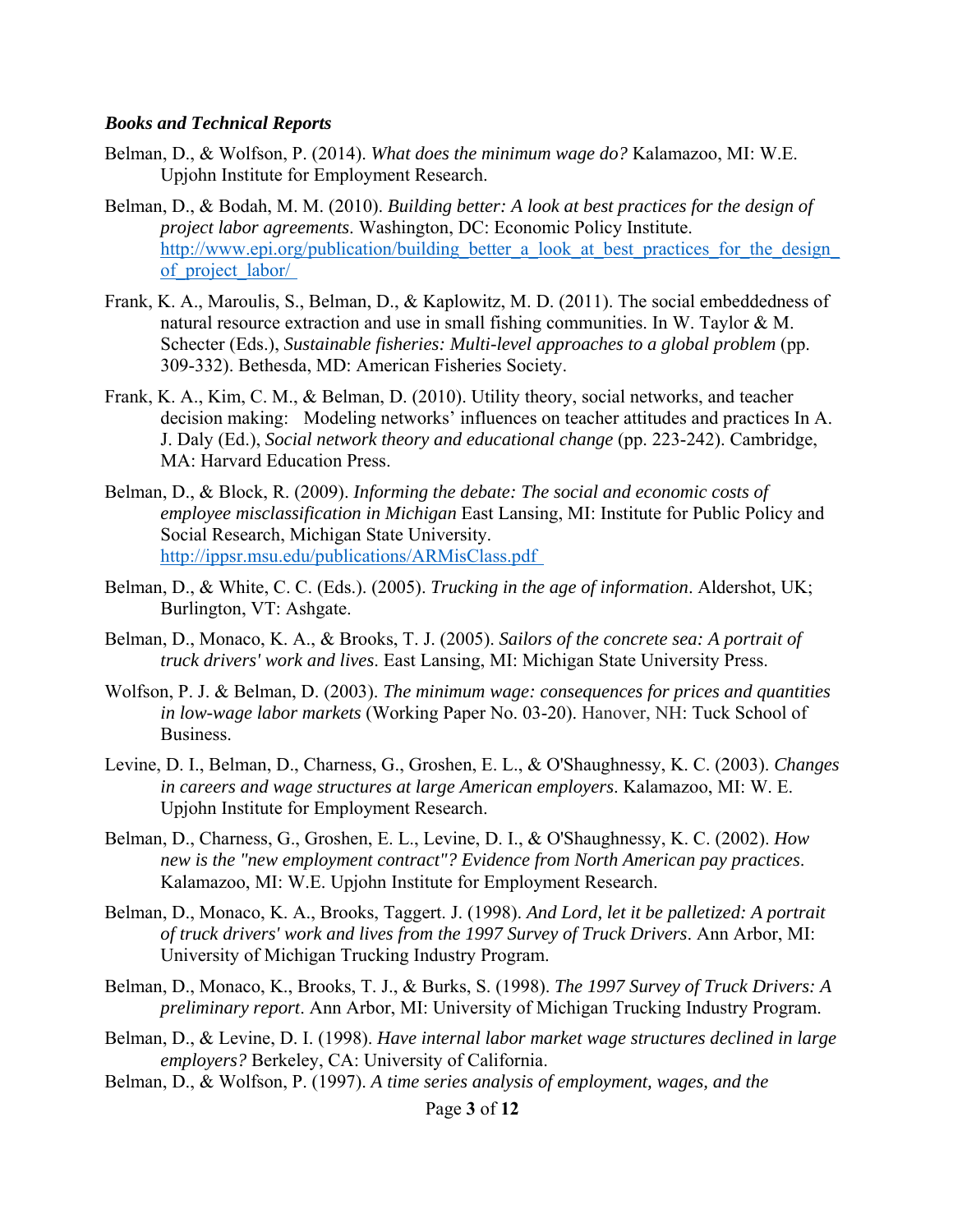*minimum wage*. Minneapolis, MN: University of Minnesota.

- Voos, P. B., & Belman, D. (1997, October). *The household income of Wisconsin union members*. Glendale, WI: Institute for Wisconsin's Future.
- Belman, D., Gunderson, M., & Hyatt, D. (Eds.). (1996). *Public sector employment in a time of transition*. Madison, WI: Industrial Relations Research Association.
- Belman, D. (1996). *The changing characteristics of the construction labor force: 1978-1995.* Washington, D.C.: Construction Alliance.
- Belman, D., & Voos, P. B. (1996). *Prevailing wage laws in construction: The costs of repeal to Wisconsin*. Glendale, WI. Institute for Wisconsin's Future. Uhttps://www.msu.edu/~drdale/Publications/Construction%20&%20PLAs/Prevailing%20 Wage%20Laws%20In%20Construction%20%20The%20Costs%20of%20Repeal%20to% 20Wisconsin.PDF
- Belman, D., & Heywood, J. S. (1996). *Public sector wages: Alternative measures of comparability.* Milwaukee, WI: Department of Economics, University of Wisconsin-Milwaukee.
- Belman, D., & Wolfson, P. (1995). *An intervention analysis of employment and the minimum wage.* Milwaukee, WI: University of Wisconsin, Milwaukee.

Belman, D., & Heywood, J. S. (1993, Spring). *America's protected class: An analysis*. ashington, DC: Economic Policy Institute.

Belman, D., & Heywood, J. S. (1993, Spring). *Public and private pay in Wisconsin*. Milwaukee, WI: Wisconsin Policy Research Institute.

# *Book Chapters*

- Belman, D., & Smith, A. (2009). Reconstructing construction unionism: Beyond "top down and bottom up". In G. Gall (Ed.), *The future of union organizing: Building for tomorrow* (pp. 187-204). Basingstoke, UK; New York, NY: Palgrave Macmillan.
- Belman, D., & Kossek, E. E. (2006). Minority and majority truck owner operators: Entrepreneur or galvanized employees? In R. Heneman & J. Tansky (Eds.), *Human resource strategies for the high growth entrepreneurial firm* (pp. 189-222). Greenwich, CT: Information Age Publishing.
- White, C. C., & Belman, D. (2006). Transformation in the logistics industry. In W. B. Rouse (Ed.), *Enterprise transformation: Understanding and enabling fundamental change* (pp. 131 - 160). Hoboken, NJ: Wiley-Interscience.
- Block, R., Berg, P., & Belman, D. (2004). The economic dimension of the employment relationship. In J. Coyle-Shapiro, L. Shore & L. Tetrick (Eds.), *The employment relationship examining psychological and contextual perspectives* (pp. 94-118). Oxford, UK: Oxford University Press.
- Belman, D., & Philips, P. (2005). Prevailing wage laws and minority employment in construction. In H. Azari-Rad, P. Philips & M. J. Prus (Eds.), *The economics of prevailing wage laws* (pp. 101-122). Aldershot, UK; Burlington, VT: Ashgate.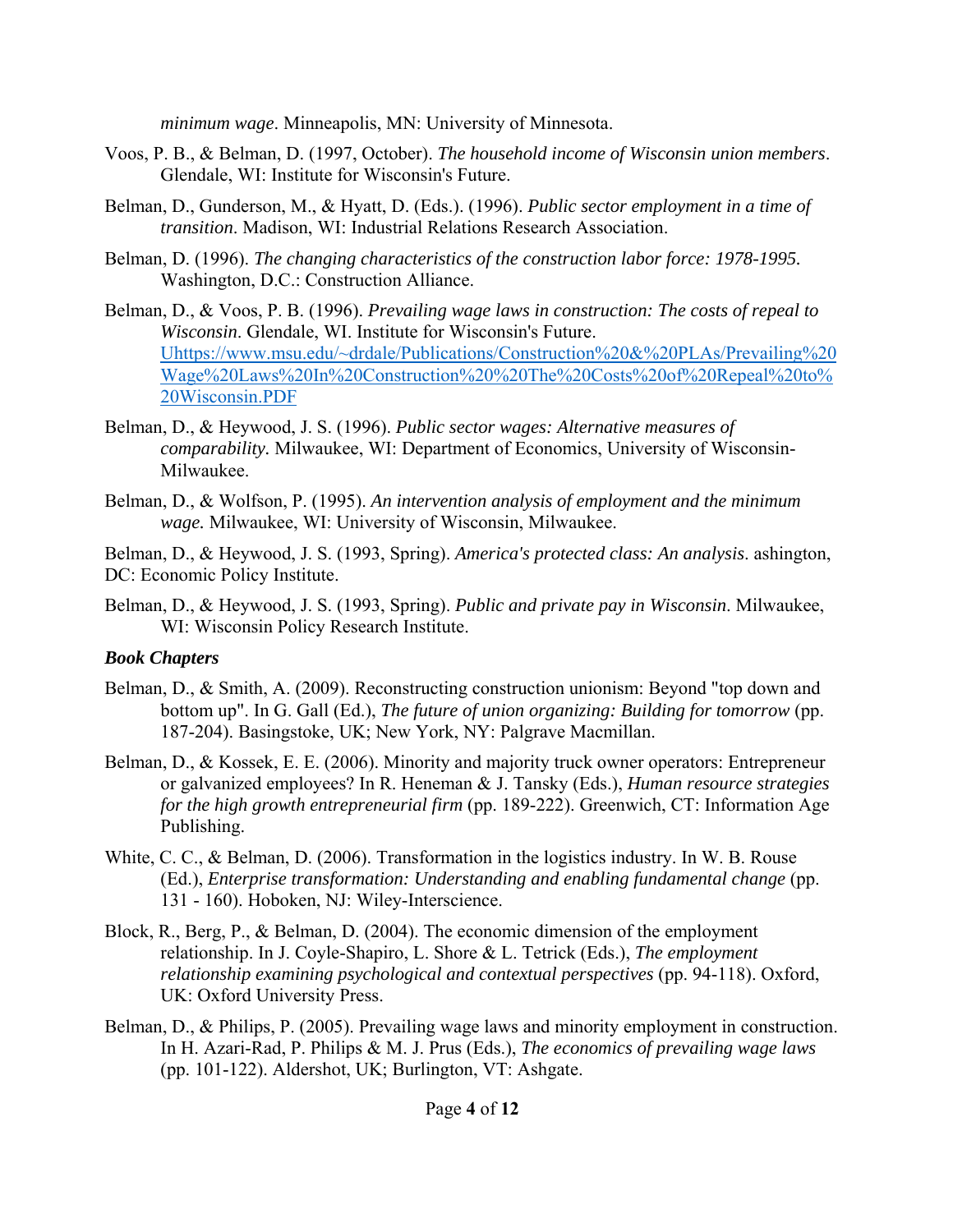- Belman, D., Lafontaine, F., & Monaco, K. A. (2005). Truck drivers in the age of information: Transformation without gain. In D. Belman & C. C. White (Eds.), *Trucking in the age of information* (pp. 183-213). Aldershot, UK; Burlington, VT: Ashgate.
- Monaco, K. A., & Belman, D. (2004). An econometric analysis of the impact of technology on the work lives of truck drivers. In J. Peoples & W. K. Talley (Eds.), *Transportation labor issues and regulatory reform* (pp. 57-78). Amsterdam; Boston: Elsevier JAI.
- Block, R., & Belman, D. (2003). Automotive and other manufacturing in Michigan: Output, employment, earnings and collective bargaining 1980-2000. In C. L. Ballard, P. N. Courant, D. C. Drake, R. C. Fisher & E. R. Gerber (Eds.), *Michigan at the millennium: A benchmark and analysis of its fiscal and economic structure* (pp. 145-168). East Lansing, MI: Michigan State University Press.
- Belman, D., & Block, R. (2003). The impact of collective bargaining on competitiveness and employment In R. N. Block (Ed.), *Bargaining for competitiveness: Law, research, and case studies* (pp. 45-74). Kalamazoo, MI: W.E. Upjohn Institute for Employment Research.
- Belman, D., & Golden, L. (2002). Which workers are non-standard and contingent? Does contingent work pay? In I. U. Zeytinoglu (Ed.), *Flexible work arrangements: Conceptualizations and international experiences* (pp. 241-268). The Hague; New York, NY: Kluwer Law International.
- Belman, D., & Golden, L. (2000). Nonstandard and contingent employment: Contrasts by job type, industry, and occupation. In F. Carré, M. A. Ferber, L. Golden & S. A. Herzenberg (Eds.), *Nonstandard work: The nature and challenges of changing employment arrangements* (pp. 167-212). Champaign, IL: Industrial Relations Research Association.
- Belman, D., & Goshen, E. L. (1998). Is small beautiful for employees? In Economic Policy Institute (Ed.), *Small consolation: The dubious benefits of small business for job growth and wages* (pp. 1-60). Washington, DC: Economic Policy Institute.
- Belman, D., & Belzer, M. H. (1997). The regulation of labor markets: Balancing the benefits and cost of competition. In B. E. Kaufman (Ed.), *Government regulation of the employment relationship* (pp. 178-219). Madison, WI: Industrial Relations Research Association.
- Belman, D., & Heywood, J. S. (1996). The structure of compensation in the public sector. In D. Belman, M. Gunderson & D. Hyatt (Eds.), *Public sector employment in a time of transition* (pp. 127-161). Madison, WI: Industrial Relations Research Association.
- Belman, D., & Heywood, J. S. (1996). The structure of compensation in the public sector. In D. Belman, M. Gunderson & D. Hyatt (Eds.), *Public sector employment in a time of transition* (pp. 127-161). Madison, WI: Industrial Relations Research Association.
- Belman, D., Gunderson, M., & Hyatt, D. (1996). Introduction. In D. Belman, M. Gunderson & D. Hyatt (Eds.), *Public sector employment in a time of transition* (pp. 1-20). Madison, WI: Industrial Relations Research Association.
- Belman, D., & Lee, T. (1996). International trade and the performance of U. S. labor markets. In R. A. Blecker (Ed.), *U.S. trade policy and global growth: New directions in the international economy* (pp. 61-104). Armonk, NY: M.E. Sharpe.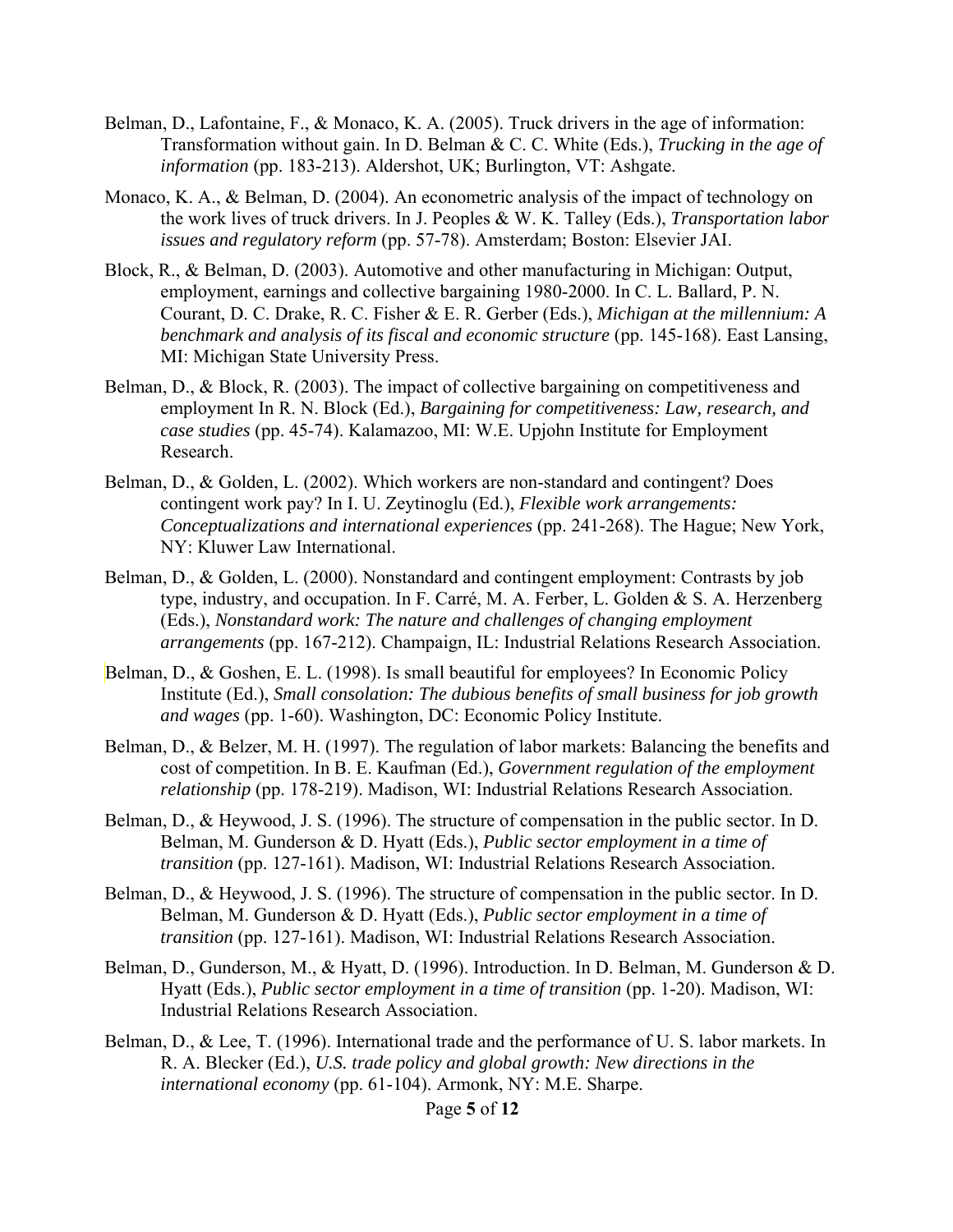- Belman, D. (1992). Unions, the quality of labor relations, and firm performance. In L. R. Mishel & P. B. V. Voos (Eds.), *Unions and economic competitiveness* (pp. 41-108). Armonk, NY: M.E. Sharpe.
- Belman, D., & Weiss, L. W. (1989). Concentration and wages: Direct and indirect effects. In L. W. Weiss (Ed.), *Concentration and price* (pp. 85-111). Cambridge, MA: MIT Press.

## *Journal Articles*

- Belman, D. and P. Wolfson, "Who Does the Minimum Wage Affect?" *Industrial Relations*, forthcoming.
- Berg, P., Kossek, E. E., Misra, K., & Belman, D. (2014). Work-life flexibility policies: Do unions affect employee access and use? *Industrial and Labor Relations Review, 67*(1), 111-137. doi:http://EconPapers.repec.org/RePEc:ilr:articl:v:67:y:2014:i:1:p:111-137
- Pogodzinski, B., Youngs, P., Frank, K. A., & Belman, D. (2012). Administrative climate and novices' intent to remain teaching. *The Elementary School Journal, 113*(2), 252-275. doi:10.1086/667725
- Belman, D. L., & Wolfson, P. (2010). The effect of legislated minimum wage increases on employment and hours: A dynamic analysis. *Labour, 24*(1), 1-25. doi:10.1111/j.1467- 9914.2010.00468.x
- Belman, D., Ormiston, R., Kelso, R., Schriver, W., & Frank, K. A. (2010). Project labor agreements' effect on school construction costs in Massachusetts. *Industrial Relations: A Journal of Economy and Society, 49*(1), 44-60. doi:10.1111/j.1468-232X.2009.00586.x
- Belman, D., & Voos, P. B. (2006). Union wages and union decline: Evidence from the construction industry. *Industrial and Labor Relations Review, 60*(1), 67-87. doi:10.2307/25067575
- Belman, D., & Monaco, K. (2005). Are truck drivers underpaid? *Applied Economics Letters, 12*(1), 13-18. doi:10.1080/1350485042000291411
- Belman, D., & Levine, D. I. (2004). Size, skill and sorting. *Labour, 18*(4), 515-561. doi:10.1111/j.1121-7081.2004.00277.x
- Belman, D., & Heywood, J. S. (2004). Public-sector wage comparability: The role of earnings dispersion. *Public Finance Review, 32*(6), 567-587. doi:10.1177/1091142104269657
- Wolfson, P., & Belman, D. (2004). The minimum wage: Consequences for prices and quantities in low-wage labor markets. *Journal of Business & Economic Statistics, 22*(3), 296-311. doi:10.1198/073500104000000154
- Belman, D., & Voos, P. B. (2004). Changes in union wage effects by industry: A fresh look at the evidence. *Industrial Relations: A Journal of Economy and Society, 43*(3), 491-519. doi:10.1111/j.0019-8676.2004.00347.x
- Belman, D., & Heywood, J. S. (2004). Public wage differentials and the treatment of occupational differences. *Journal of Policy Analysis and Management, 23*(1), 135-152. doi:10.1002/pam.10183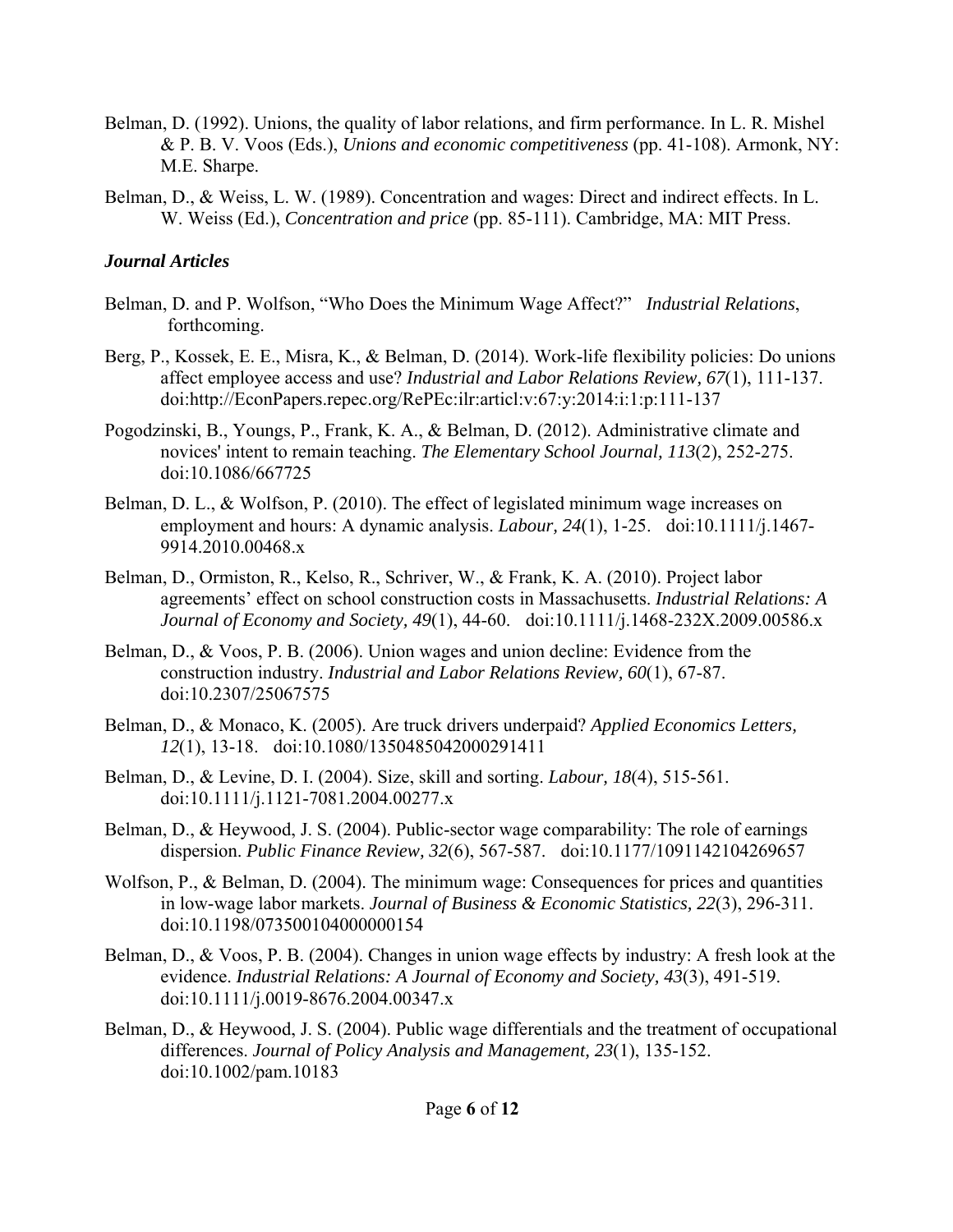- Belman, D., Heywood, J. S., & Voos, P. B. (2002). Public sector earnings comparability: Alternative estimates for the U.S. Postal Service. *Relations Industrielle/Industrial Relations, 57*(4), 687-711. doi:10.7202/006906ar
- Wolfson, P., & Belman, D. (2001). The minimum wage, employment, and the AS-IF methodology: A forecasting approach to evaluating the minimum wage. *Empirical Economics, 26*(3), 487-514. doi:10.1007/s001810000067
- Belman, D. L., & Monaco, K. A. (2001). The effects of deregulation, de-unionization, technology, and human capital on the work and work lives of truck drivers. *Industrial and Labor Relations Review, 54*(2A), 502-524. doi:10.2307/2696106
- Belman, D. L., & Wolfson, P. (1999). Its bark is worse than its bite: The wage and employment effects of the minimum wage in the US. *Australian Economic Papers, 38*(2), 143-163. doi:10.1111/1467-8454.00048
- Belman, D., Heywood, J. S., & Lund, J. (1997). Public sector earnings and the extent of unionization. *Industrial and Labor Relations Review, 50*(4), 610-628. doi:10.2307/2525265
- Belman, D., & Heywood, J. S. (1997). Sheepskin effects by cohort: Implications of job matching in a signaling model. *Oxford Economic Papers, 49*(4), 623-637. doi:10.2307/2663696
- Belman, D., & Heywood, J. S. (1997). Changes in the relative provision of public-sector pensions. *Public Finance Review, 25*(4), 426-441. doi:10.1177/109114219702500404
- Belman, D., & Heywood, J. S. (1995). State and local government wage differentials: An intrastate analysis. *Journal of Labor Research, 16*(2), 187-201. doi:10.1007/BF02685740
- Belman, D., Franklin, T. E., & Heywood, J. S. (1994). Comparing public and private earnings using state wage surveys. *Journal of Economic and Social Measurement, 20*(2), 79-94. doi:10.3233/JEM-1994-20201
- Voos, P. B., Eaton, A., & Belman, D. (1993). Reforming labor law to remove barriers to high performance work organization. *Labor Law Journal, 44*(8), 469-476.
- Belman, D., & Voos, P. B. (1993). Wage effects of increased union coverage: Methodological considerations and evidence from the supermarket and aerospace industries. *Industrial and Labor Relations Review, 46*(2), 368-380.
- Belman, D., & Heywood, J. S. (1993). Job attributes and federal wage differentials. *Industrial Relations: A Journal of Economy and Society, 32*(1), 148-157. doi:10.1111/j.1468- 232X.1993.tb01024.x
- Belman, D., Drago, R. W., & Wooden, M. (1992). Work groups, efficiency wages, and work effort. *Journal of Post Keynesian Economics, 14*(4), 497-522. Stable URL: http://www.jstor.org/stable/4538312
- Belman, D., & Heywood, J. S. (1992). Wages, incentive schemes, and the role of gender. *Review of Social Economy, 50*(2), 149-162. doi:10.2307/29769608
- Belman, D., & Heywood, J. S. (1991). Sheepskin effects in the returns to education: An examination of women and minorities. *The Review of Economics and Statistics, 73*(4),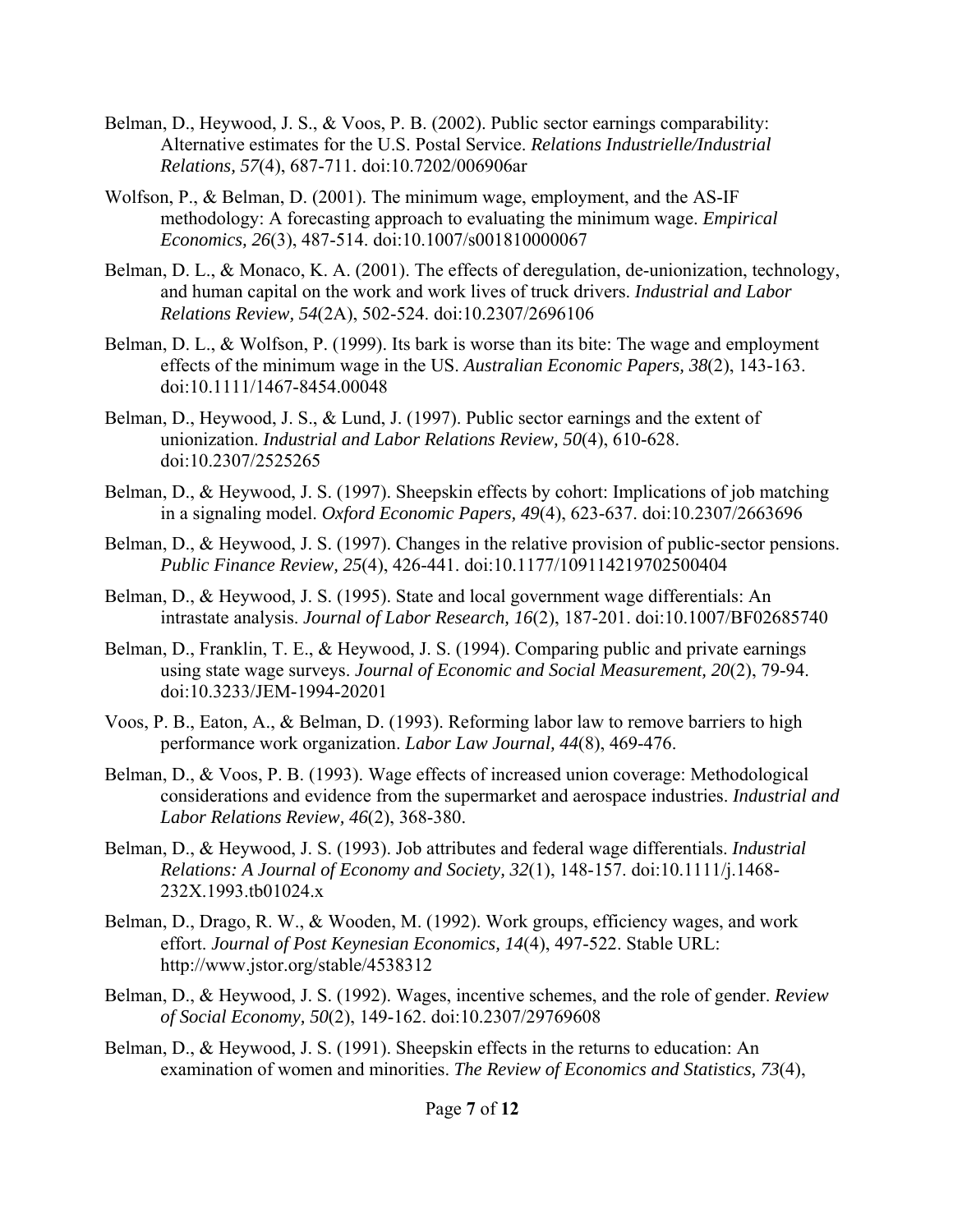720-724. doi:10.2307/2109413

- Belman, D., & Heywood, J. S. (1991). Direct and indirect effects of unionization and government employment on fringe benefit provision. *Journal of Labor Research, 12*(2), 111-122. doi:10.1007/BF02685376
- Belman, D., & Heywood, J. S. (1990). The concentration-earnings hypothesis: Reconciling individual and industry data in us studies. *Oxford Bulletin of Economics and Statistics, 52*(3), 293-302. doi:10.1111/j.1468-0084.1990.mp52003004.x
- Belman, D., & Heywood, J. S. (1990). Market structure and worker quality. *The Journal of Industrial Economics, 39*(2), 155-168. doi:10.2307/2098491
- Belman, D., & Heywood, J. S. (1990). The effect of establishment and firm size on public wage differentials. *Public Finance Quarterly, 18*(2), 221-235. doi:10.1177/109114219001800205
- Belman, D., & Heywood, J. S. (1990). Union membership, union organization and the dispersion of wages. *The Review of Economics and Statistics, 72*(1), 148-153. doi:10.2307/2109751
- Belman, D., & Heywood, J. S. (1990). Application of the 'Oaxaca decomposition' to probit estimates: The case of unions and fringe benefit provision. *Economics Letters, 32*(1), 101- 104. doi:http://dx.doi.org/10.1016/0165-1765(90)90057-8
- Belman, D., & Heywood, J. S. (1989). Government wage differentials: A sample selection approach. *Applied Economics, 21*(4), 427-439. doi:10.1080/758519710
- Belman, D., & Heywood, J. (1989). Establishment size, public administration, and government wage differentials. *Economics Letters, 29*(1), 95-98.
- Belman, D. (1988). Concentration, unionism and labor earnings: A sample selection approach. *The Review of Economics and Statistics, 70*(3), 391-397.
- Belman, D., & Heywood, J. S. (1988). Public wage differentials and the public administration "industry". *Industrial Relations: A Journal of Economy and Society, 27*(3), 385-393. doi:10.1111/j.1468-232X.1988.tb01014.x
- Belman, D., & Heywood, J. S. (1988). Incentive schemes and racial wage discrimination. *The Review of Black Political Economy, 17*(1), 47-56. doi:10.1007/BF02900953

# *Proceedings:*

- Belman, D. (2000). Employee compensation in the federal sector: Is comparability enough? In P. B. Voos (Ed.), *Proceedings of the 52nd annual meeting* (pp. 230-236). Madison, WI: Industrial Relations Research Association. URL
- Belman, D., Monaco , K., & Brooks, T. J. (1998). And Lord, let it be palletized: A portrait of truck drivers' work and lives" from the 1997 Survey of Truck Drivers. Ann Arbor, MI: University of Michigan Trucking Industry Program. *Proceedings of the 40th annual meeting of the Transportation Research Forum* (pp. 1-11). Washington, DC: Transportation Research Forum.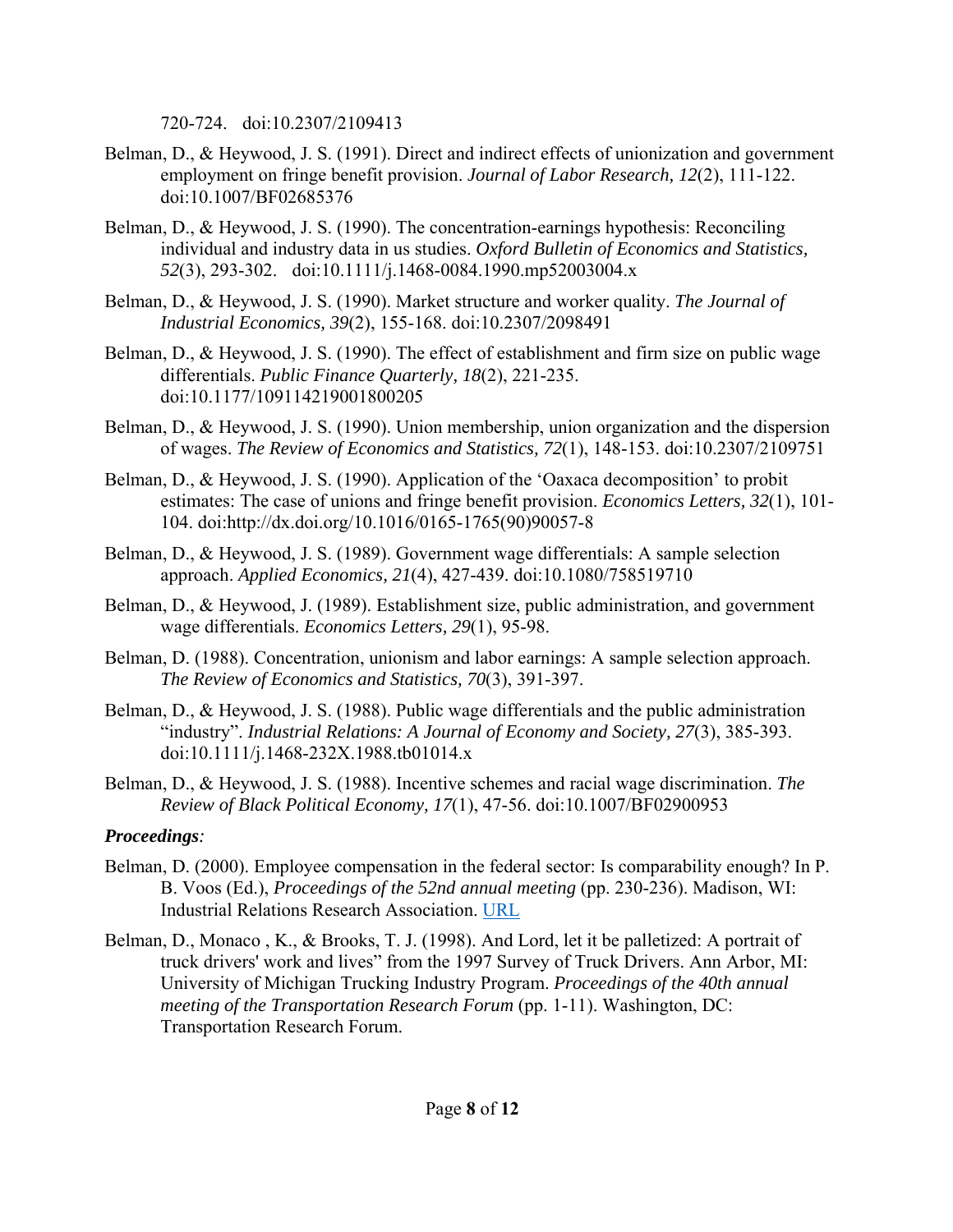- Belman, D., & Voos, P. B. (1997). Postal comparability: Issues of definition and measurement. In P. B. Voos (Ed.), *Proceedings of the forty-ninth annual meeting* (pp. 38-47). Madison, WI: Industrial Relations Research Association. URL
- Belman, D., & Voos, P. B. (1989). Race and labor market segregation among women workers. In B. D. Dennis (Ed.), *Proceedings of the forty-first annual meeting*. Madison, WI: Industrial Relations Research Association.

## *Book Reviews:*

- Belman, D. (1994). Review: "Restoring the Promise of American Labor Law" by Sheldon Friedman; Richard W. Hurd; Rudy Oswald; Ronald L. Seeber. *Challenge, 37*(4), 58-63. doi:10.2307/40721547
- Belman, D. (1994). Review: "Grand Designs: The Impact of Corporate Strategies on Workers, Unions and Communities Relations," *Industrielles/Industrial Relations*, 49(3), 606-608.

# *Under Review:*

Who is affected by the minimum wage? submitted to *Industrial Relations*, (with P. Wolfson).

- Hours of work and earnings in a weakly regulated labor market: The case of truck drivers, submitted to *Journal of Labor Economics* (with P. Wolfson and K. Monaco).
- The economic impact of state differences in labor standards in the United States, 1998-2000; under second review at *Labour*, (with R. Block and K. Roberts).

# *Presentations:*

- Belman, D. (2014, January). *The consequences of the minimum wage for low income families*. Paper presented at the meeting of the AEA/LERA/ASSA, Philadelphia, PA (with P. Wolfson).
- Belman, D. (2014, January). *The consequences of state prevailing wage laws for the costs of construction and the racial composition of the construction labor force*. Paper presented at the meeting of the AEA/LERA/ASSA, Philadelphia, PA (with R. Ormiston, R. Petty, & S. Littlehale).
- Belman, D. (2013, June). *Do prevailing wage laws increase housing & school construction costs?* Paper presented at the meeting of the LERA, St. Louis, MO (with S. Littlehale).
- Belman, D. (2102, January). *Do unions matter for work-life flexibility policy access and use?* Paper presented at the meeting of the LERA/ASSA/AEA, Chicago, IL (with P. Berg, E. E. Kossek & K. Misra).
- Belman, D. (2008, March). *Reconstructing construction unionism: Beyond top down and bottom up*. Paper presented at the meeting of the International Labour Process Conference: "Work Matters", Dublin, Ireland (with A. Smith).
- Belman, D. (2008, June). *The recovery of construction unions: 1990-2007*. Paper presented at the meeting of the Labor and Employment Relations Association, Washington, DC.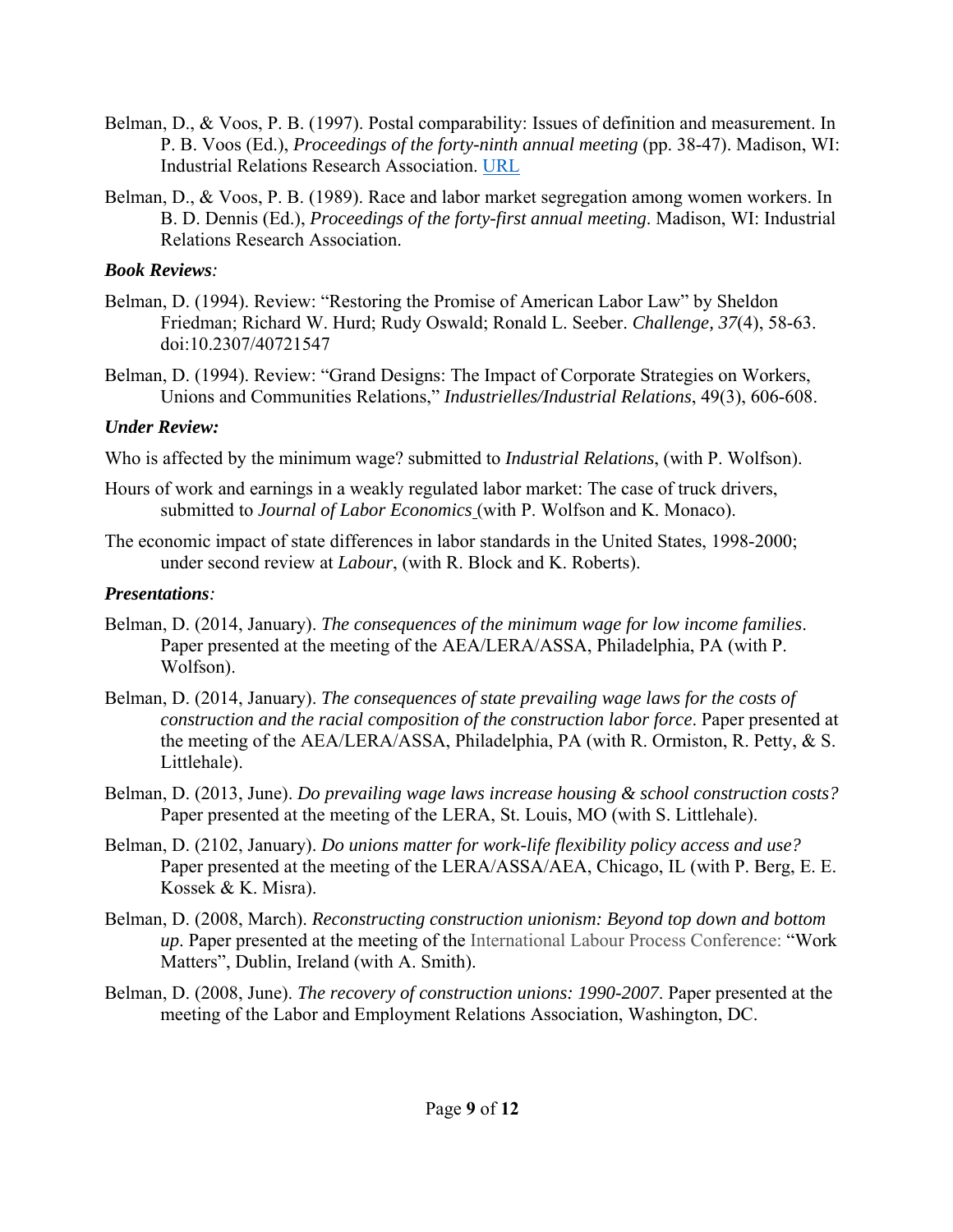- Belman, D. (2008, May). *Work organization and work life of construction workers: Development of a representative survey*. Paper presented at the meeting of the Personal Protective Device Committee, National Academies of Science, Woods Hole, ME (with P. Berg).
- Belman, D. (2007, November). *Improving construction apprentice selection through measuring work motivation and physical aptitude*. Paper presented at the meeting of the Western Meeting of the Joint Labor-Management Apprenticeship Committee for the Electrical Industry, Las Vegas, NV (with R. Petty).
- Belman, D. (2007, April). *Improving construction apprentice selection through measuring work motivation and physical aptitude*. Paper presented at the meeting of the Construction Economics Research Network, Washington, DC (with R. Petty).
- Belman, D. (2004, April). *The costs and benefits of wage regulations: Two studies of the effects of project labor agreements on school construction*. Paper presented at the meeting of the New England Study Group, Boston Federal Reserve (with W. Schriver, R. Kelso and R. Ormiston).
- Belman, D. (2004, January). *The effect of minimum wage increases on wages and total hours of employment in low wage industries: A panel time series approach*. Paper presented at the meeting of the AEA/ASSA meetings (with P. Wolfson).
- Belman, D. (2003, April). *An econometric analysis of the impact of technology on the work life of truck drivers*. Paper presented at the meeting of the Sloan Industry Conference, Atlanta, GA (with K. Monaco).
- Belman, D. (2003, October). *The consequences of the new hours of service regulations for trucking firms*. Paper presented at the meeting of the Georgia Institute of Technology Hours of Service Summit, Atlanta, GA.
- Belman, D. (2001, August). *Development of a survey of construction workers*. Paper presented at the meeting of the Sloan Construction Industry Program, University of Texas at Austin, TX.
- Belman, D. (2001, June). *Public sector earnings comparability: Alternative treatments in the case of the Postal Service*. Paper presented at the meeting of the Conference on Postal and Delivery Economics, Sorrento, Italy.
- Belman, D. (2000, June). *Work hours and hours of service: Regulation in the trucking industry*. Paper presented at the meeting of the Industrial Relations Research Association Conference on Work and Family.
- Belman, D. (2000, January). *Prevailing wage laws, unions and minority employment in construction*. Paper presented at the meeting of the Industrial Relations Research Association, Boston, MA (with Peter Phillips).
- Belman, D. (2000, January). *Pay determination in the federal sector: Is comparability enough?* Paper presented at the meeting of the Industrial Relations Research Association, Boston, MA.
- Belman, D. (2000, January). *Contingent and Non-Standard Work Arrangements in the United States: Dispersion and Contrasts by Industry, Occupation and Job Type*. Paper presented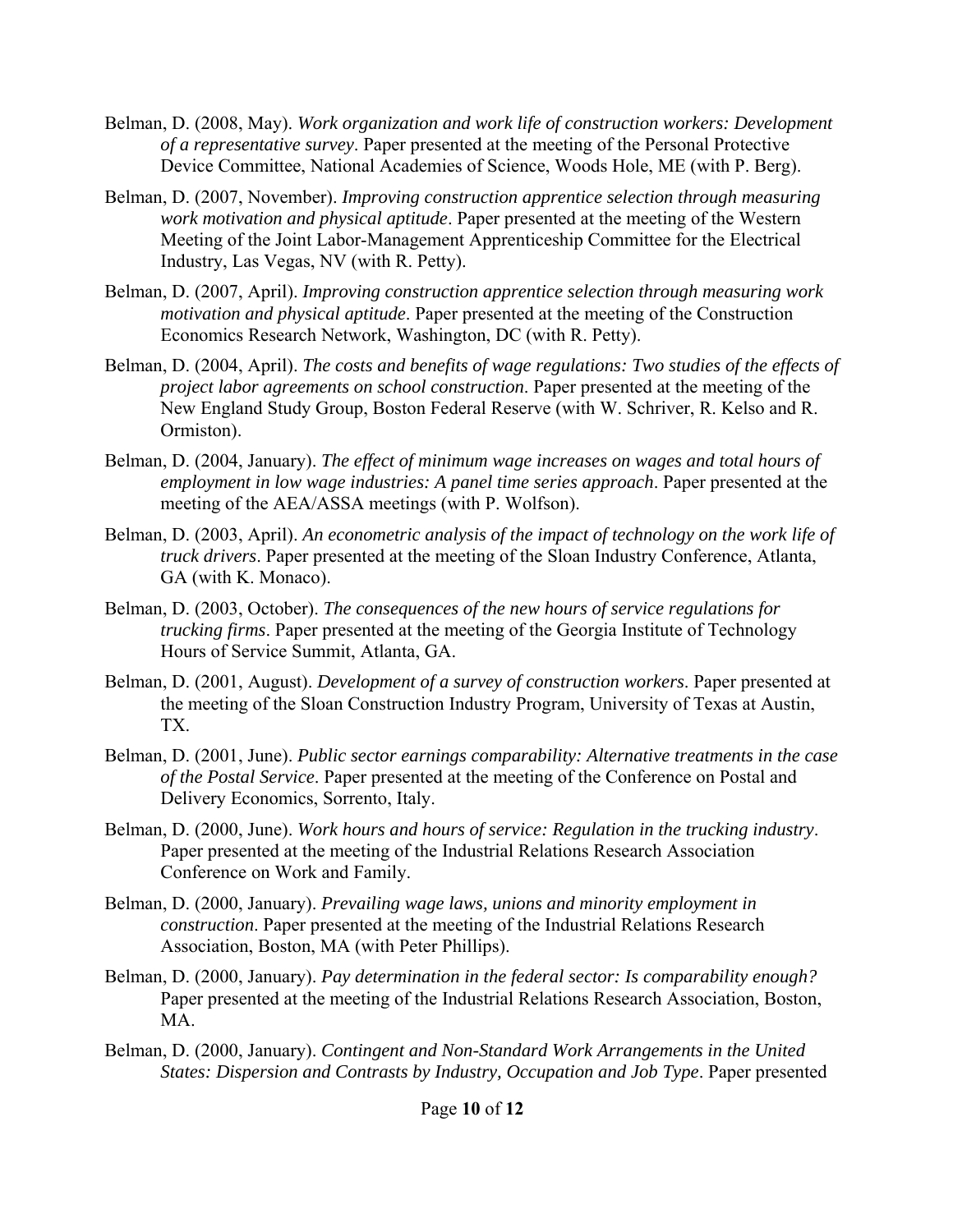at the meeting of the Industrial Relations Research Association, Boston, MA (with Lonnie Golden).

- Belman, D. (2000, January). *The effect of employer size on truck drivers pay and performance*. Paper presented at the meeting of the Transportation and Public Utilities Group, American Economic Association, Boston, MA.
- Belman, D. (1998, January). *Union bargaining power: A first look at the evidence*. Paper presented at the meeting of the Conference on Unions and the Labor Market, Honolulu, HI, January, 1998 [Sponsors: The Russell-Sage Foundation & the University of Hawaii].
- Belman, D. (1997, January). *Regulations of labor markets: Balancing the benefits and costs of competition*. Paper presented at the meeting of the Industrial Relations Research Association, San Francisco, CA.
- Belman, D. (1997, January). *Compensation in the public sector*. Paper presented at the meeting of the Industrial Relations Research Association, San Francisco, CA.
- Belman, D. (1997, January). *Postal Comparability: Issues of Definition and Measurement*. Paper presented at the meeting of the Industrial Relations Research Association, New Orleans, LA, January, 1996, (with P. Voos).
- Belman, D. (1995, June). *Public Sector Compensation: Issues and Methodology*. Paper presented at the meeting of the International Industrial Relations Association, Washington, DC.
- Belman, D. (1995, April). *The effects of international trade on wages, employment, and wage inequality in U.S. labor markets*. Paper presented at the meeting of the Conference on Segmented Labor Markets, Notre Dame, IN.

### **Journal Referee**:

| Econometrica                              |
|-------------------------------------------|
| Industrial and Labor Relations Review     |
| <b>Review of Economics and Statistics</b> |
| <i>Industrial Relations</i>               |

*Journal of Post Keynesian Economics Applied Economics State and Local Government Review*

### **Teaching Experience**:

*Michigan State University, SLIR*, Fall 2000 - Spring 2014

| University of Wisconsin-Milwaukee, Fall 1985 - Spring 1999 |          |
|------------------------------------------------------------|----------|
| Collective Bargaining                                      | Graduate |
| Data Sources                                               | Graduate |
| Employment Relations in the Public Sector Graduate         |          |
| <b>Labor Markets</b>                                       | Graduate |

| Labor Economics                | Graduate/Undergraduate |
|--------------------------------|------------------------|
| Econometrics                   | Graduate/Undergraduate |
| <b>Mathematical Statistics</b> | Graduate/Undergraduate |